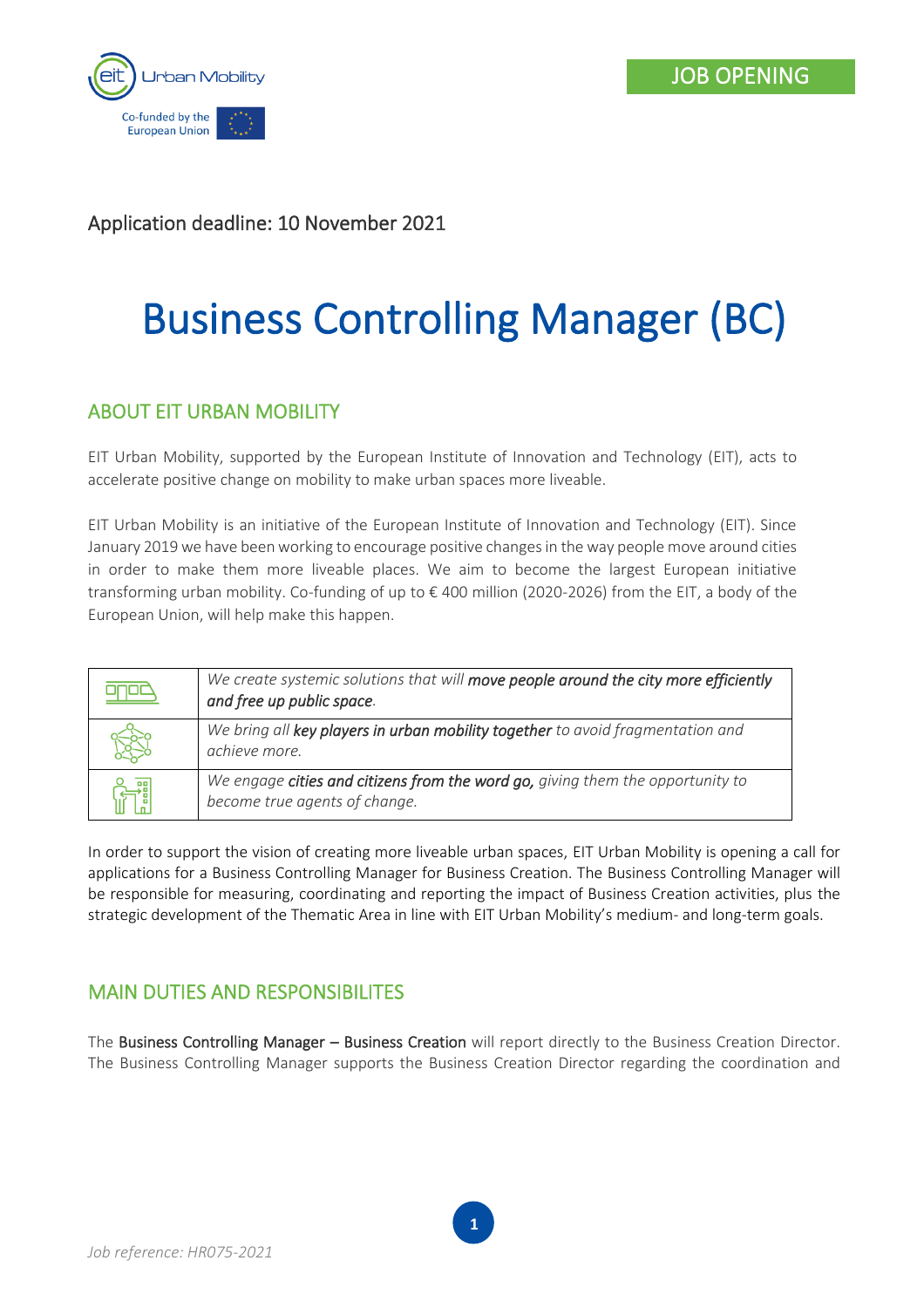

monitoring, quality assurance and reporting of EIT Urban Mobility Business Creation's activities. This includes but is not limited to the following tasks and responsibilities:

- Support the Business Creation Director in strategic and operational planning to achieve set impact goals
- **■** Monitor, follow up and engage in quality assurance of Business Creation activities, KPIs, outputs and deliverables
- Supervise the financial sustainability strategy of Business Creation
- **•** Drive initiatives to increase efficiency across Business Creation activities
- **•** Provide strategic and operational support for the yearly business plan creation, including preparation, launch and implementation of call process, execution of and reporting on Business Plan and activities
- Manage Business Creation planning and risk management processes
- **Explore and establish Business Creation outreach to new startup ecosystems, e.g. Africa or India**
- Coordinate and interface with EIT Urban Mobility's central Programme Management Office and Operations
- General administrative support of the Business Creation team

# KEY SKILLS AND EXPERIENCE:

#### **Experience**

- More than 2 years of experience in Business Controlling and/or Programme management
- Experience in working in an international, multi-stakeholder environment
- **Experience in setting up operational processes and routines to follow up progress on a programme** level
- **Experience in following up and reporting business controlling activities in a complex setting**
- **Experience from EU funded multinational programmes, or similar type of programmes**

#### **Skills**

- **■** Strong skills in selecting, implementing and using digital tools to improve operational
- Well-developed communication skills
- Structured and Service-oriented personality
- Pro-active and self-starter attitude
- **■** Independent worker but team player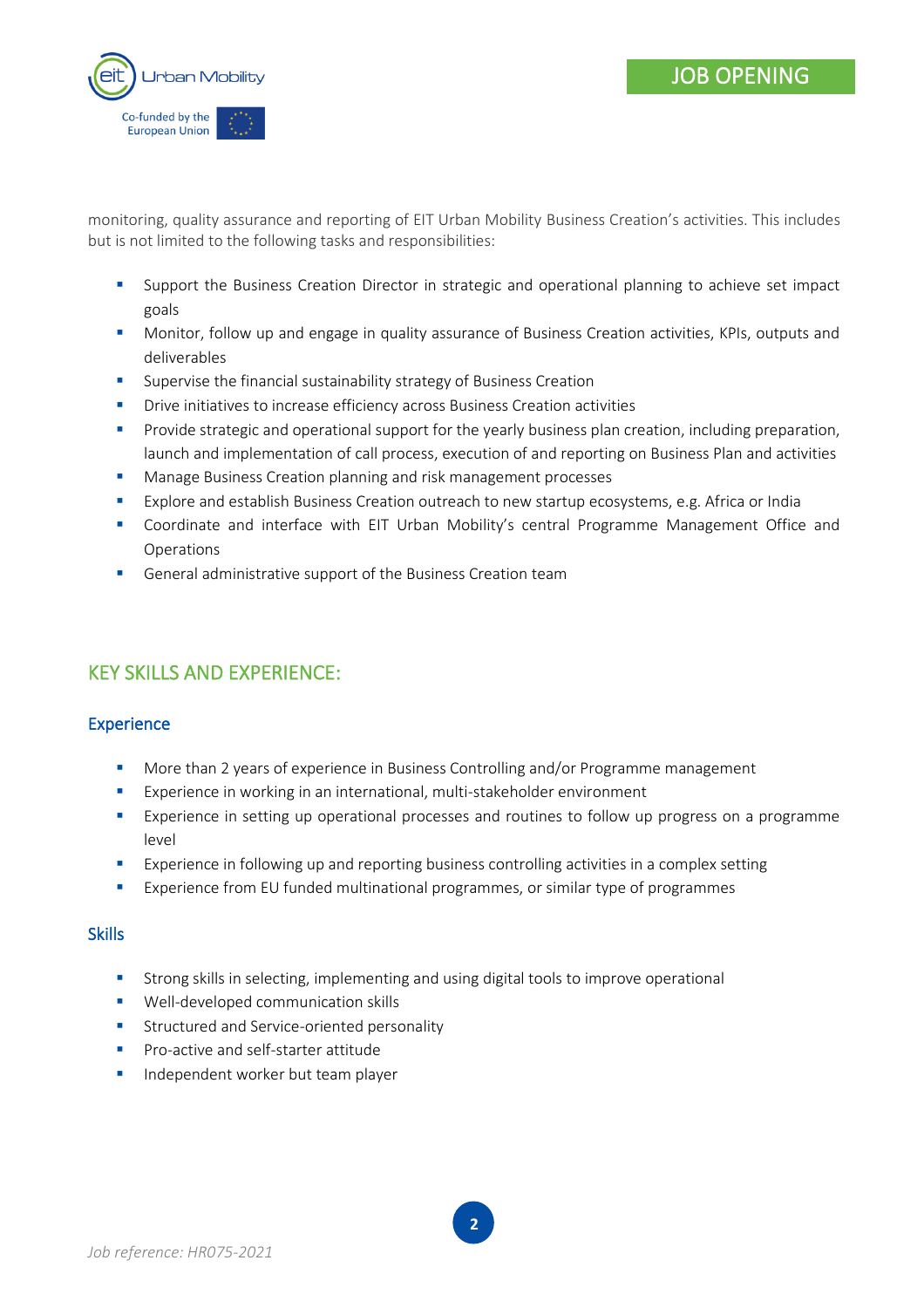

## **ELIGIBILITY**

#### General conditions

- Be a national of an EU Member State or an EFTA state1; Or have a work permit to work in Spain.
- **Enjoy their full rights as citizens**<sup>2;</sup>
- Meet the character requirements for the duties involved.

#### Education

- **Bachelor's degree in Business Administration or equivalent**<sup>3</sup>.
- Written and spoken English (C1) and one additional relevant Hub community language.

## JOB AND CONTRACT TYPE

Permanent and Full-time position.

## LOCATION

- **■** Barcelona, Stockholm, or any Innovation Hub in Copenhagen, Helmond, Munich or Prague;
- **·** Some travel is expected.
- No relocation expenses are assigned.

## APPLICATION PROCESS

EIT Urban Mobility is an equal opportunity employer and values diversity. To build a strong digital Europe that works for everyone it is vital that we have diverse range of skills, knowledge, and experience in the sector. Therefore, we welcome applications from anyone who meets the above criteria and encourage applications from women, ethnic minorities, and other underrepresented groups.

 $^1$  EFTA countries are Norway, Iceland and Liechtenstein as defined by as defined in Article 2 of the EEA agreement.

 $2$  Prior to the appointment, the successful candidate will be asked to provide a certificate of good conduct, confirming the absence of any criminal record.

<sup>&</sup>lt;sup>3</sup> Only qualifications issued by an EU Member State authorities and qualifications recognised as equivalent by the relevant EU Member State authorities will be accepted.